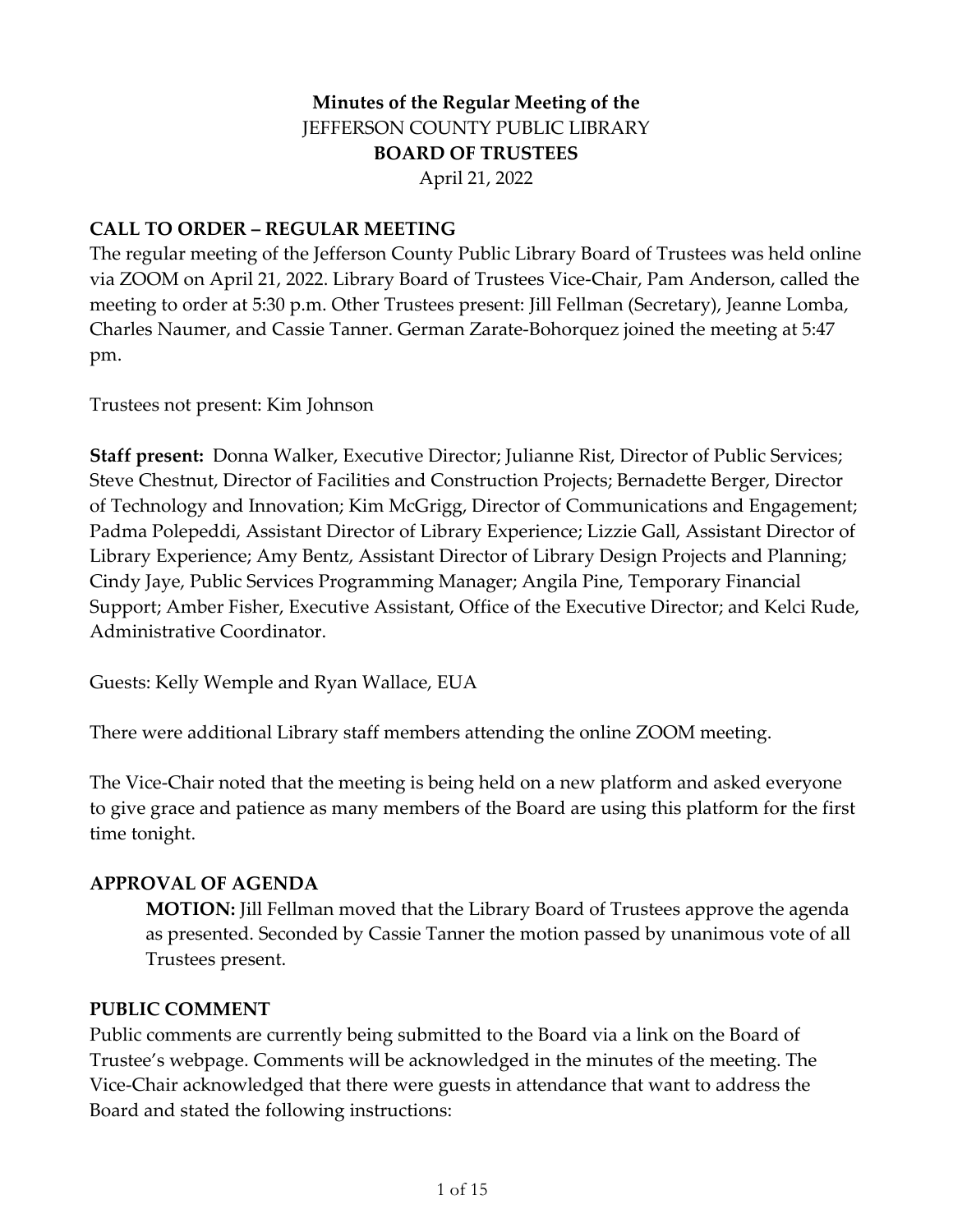If you would like to address the Board during Public Comment: Send a chat message to the host, Bernadette Berger, with your name, and the topic of your comment so that at the appropriate time you can be recognized. Your name will be called in the order it was received. You will have three minutes for comment. Groups may use pooling of time to add to the length of their comment period. To pool time to be granted up to ten minutes, a speaker must present the names of at least three individuals who are present in person or online in the audience and who wish to yield their three minutes.

The Vice-Chair welcomed the individuals to the meeting. The following individuals addressed the Board regarding the Conifer Library: Edith Kiefer and Marilyn Saltzman. Comments included a petition asking for support regarding a standalone library in Conifer. The Executive Director noted that she would reach out to Edith Kiefer and work on the best method to submit the results of that petition to the Board.

The Vice-Chair expressed appreciation to Edith Kiefer and Marilyn Saltzman for their comments. There were no other public comments, and the Vice-Chair closed the public comment portion of the meeting.

#### **APPROVAL OF CONSENT AGENDA**

The Vice-Chair asked the Trustees if any of the items should be removed from the consent agenda. There were no requests for items to be removed.

**MOTION**: Cassie Tanner moved that the Library Board of Trustees approve the items on the consent agenda as presented. Seconded by Jeanne Lomba the motion passed by unanimous vote of all Trustees present.

## Items on the Consent Agenda

- A. March 17, 2022 Board Meeting Minutes
- B. Kleen-Tech Carpet Cleaning & Upholstery Contract Authorization
- C. EBSCO Periodicals Serial Subscription Authorization
- D. Bibliocommons Contract Amendment Authorization
- E. PSCO Easement Agreement Evergreen Highway 73

## **FOUNDATION UPDATE**

Trustee Fellman provided the update on the activities of the Foundation. The Friends Annual meeting is tomorrow. The bookstore is doing great and the written report in the packet shows how busy Jo Schantz has been.

There were no questions from the Board on the Foundation update.

## **EXECUTIVE DIRECTOR REPORT A. Executive Director Report**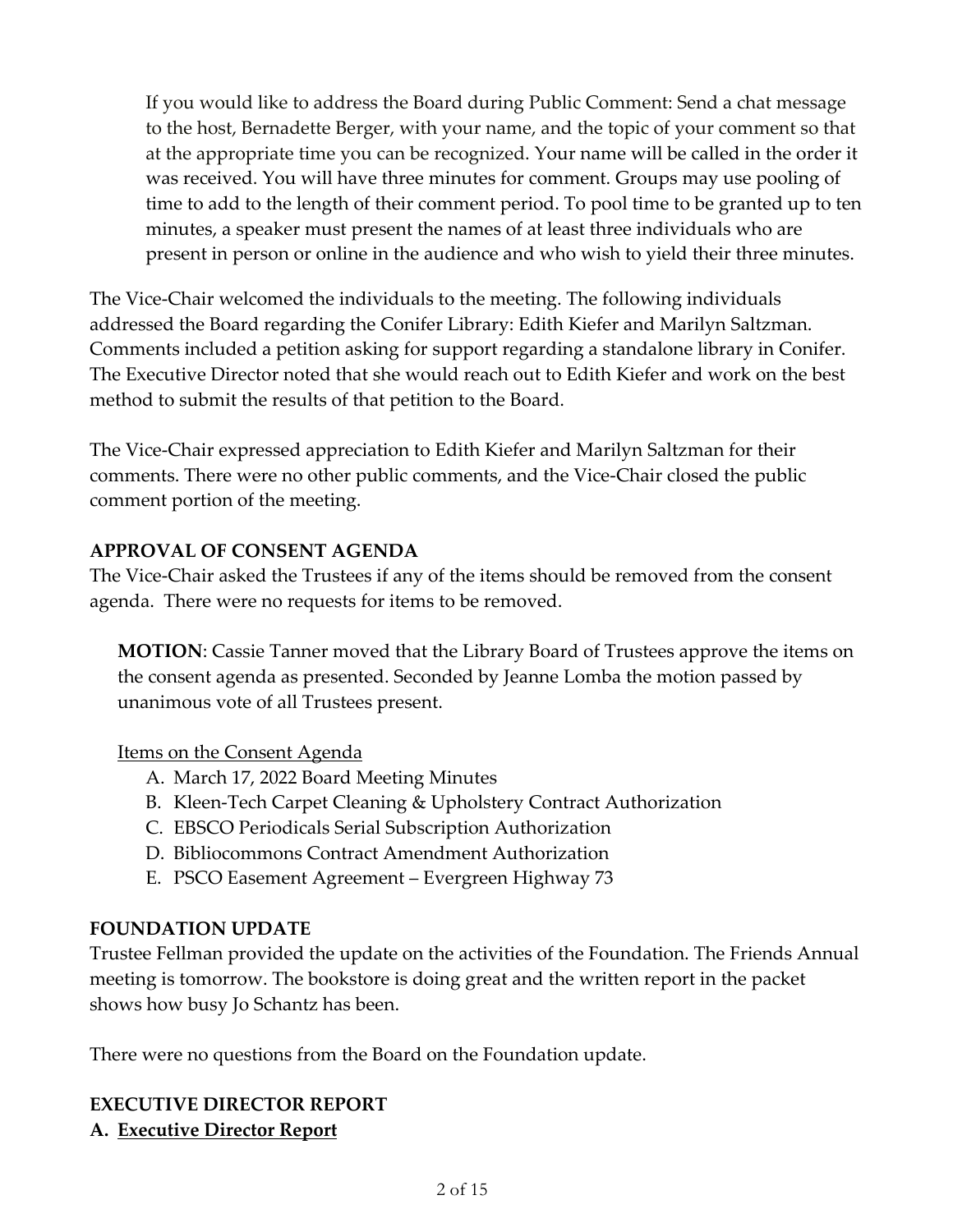The Executive Director addressed the Board and introduced the new Assistant Director of Library Design Projects and Planning, Amy Bentz. The Executive Director advised the Board that Amy has a background in construction management and is also a librarian. The Vice-Chair welcomed Amy to the meeting and the organization.

The Executive Director advised the Board that the ribbon cutting event for the Express library had great attendance and response from the public. Board of County Commissioner Tracy Kraft-Tharp, Trustees Cassie Tanner, Charles Naumer, Pam Anderson, and Kim Johnson attended the event.

The Executive Director advised the Board that the agreement with the Foundation automatically renews in April if we don't have anything to change. Jo Schantz and the Executive Director agreed that they would like to automatically renew the agreement while we continue to work on things in the background.

The Executive Director informed the Board that the Chair and Vice-Chair asked the Library to update the Board's webpage to clarify the relationship between the County and the Library and how the Library is funded.

Trustee Naumer noted that the opening for the Express Library was a very nice event and that he spoke with Padma Polepeddi during the reception. He expressed appreciation to the staff for their inspiring and impressive work to bring this alternative service to the community. Trustee Lomba noted that the Express Library made national news as the first in the country. The Vice-Chair noted the awesome enthusiasm from the staff and community, the coverage the Express Library received and expressed appreciation to the staff for this amazing accomplishment.

The Executive Director expressed her appreciation to the staff for the months of work and to the Library Board for their support of this new alternative service.

## Facility Master Plan Check In – if needed

The Executive Director shared her perspective from the discussion at the Study Session last week and noted that she also wanted to provide the Board with an opportunity for further discussion on this topic. Based on feedback from the Board at the Study Session and other conversations, there is a Library flow through project around accelerating the building program. Part of that is to bring in a consultant with a broad scope. What was brought forward is still a draft recommendation for a broader scope and the Board will be kept informed. Any contract would come to the Board for approval and the Library is working on that.

The Vice-Chair noted that Trustee German Zarate-Bohorquez joined the meeting at 5:47pm. and welcomed him to the meeting. Trustee Zarate-Bohorquez noted that there were technical issues involved that delayed his joining the meeting earlier.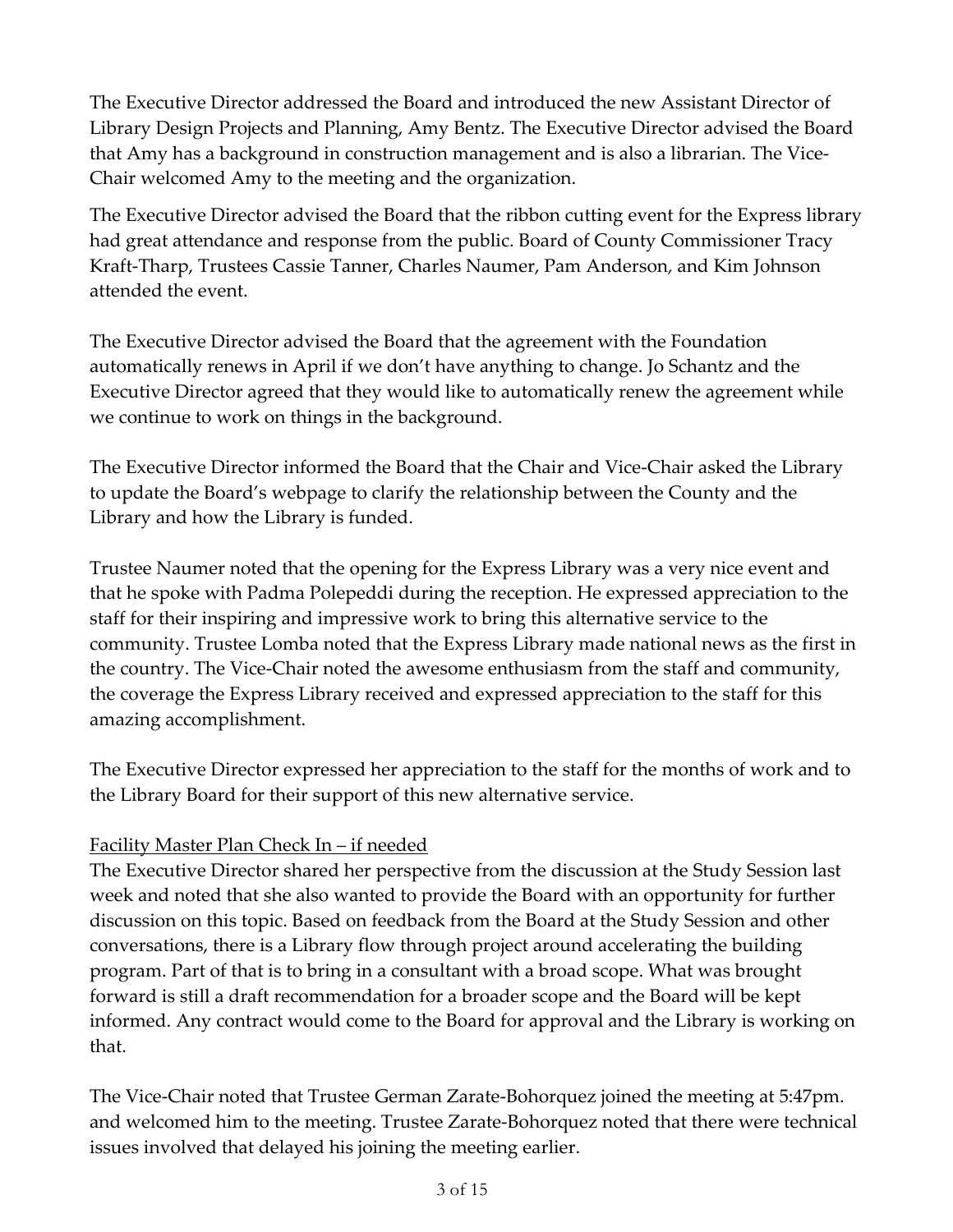The Executive Director noted that at the regular meeting of the Board in May, The Library will present the draft 5-year Capital Improvement Plan and Long Term Financial Forecast for the Board's review. With regard to Conifer, with the recent change in school hours, the Library will present ideas for the Board to consider.

Trustee Naumer addressed the Board and noted his appreciation for the discussion last week and everyone's willingness to engage. He noted the Vice-Chair's suggestion at that Study Session to do an RFP or an RFI, and he indicated he is very supportive of that suggestion.

The Executive Director advised the Board that an RFP/RFI (Request for Proposal/Request for Information) is the Library's intent and noted that anything over \$50,000 requires an RFP. She further noted that even if that requirement was not in place, she would still bring it to the Board because of the interest in the topic.

The Vice-Chair noted that the Facility Master Plan (FMP) is a living document that will continue to help inform the Board. There are changing circumstances on the ground that will have long term capital and budgetary considerations. The Vice-Chair expressed appreciation to the Executive Director and the Board for their work and direction in moving forward.

There were no questions from the Board.

# **EXECUTIVE TEAM OPERATIONAL UPDATES**

#### **Business Strategy & Finance**

## Finance and Budget – March 2022 Financials

Angila Pine, Temporary Financial Support, addressed the Board and provided a summary of the March 2022 financials, noting that there was nothing out of the ordinary and the numbers are on track for the end of the first quarter.

The Vice-Chair asked if the Board had any questions about the March 2022 financials. There were no questions from the Board.

#### **Communications & Engagement**

Evergreen Redesign Community Engagement Report. Guests: Ryan Wallace, Kelly Wemple, EUA The Executive Director introduced the topic and asked Kim McGrigg, Director of

Communications and Engagement to provide an introduction.

Kim McGrigg addressed the Board and noted the Library's excitement to have representatives from EUA, the Library's design architecture firm present. Ryan Wallace and Kelly Wemple from EUA will present the findings of the community engagement with Evergreen and the surrounding communities.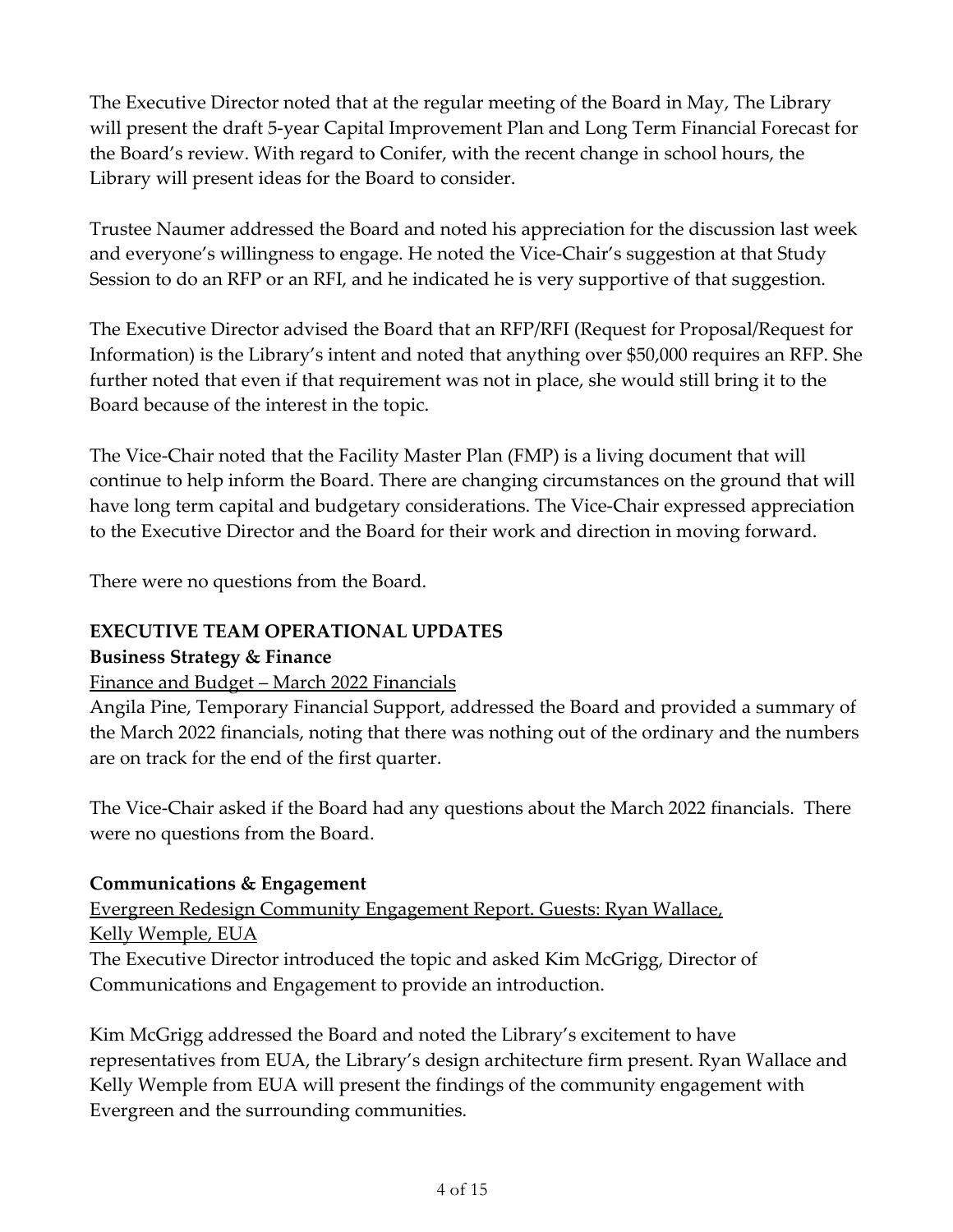Ryan Wallace and Kelly Wemple addressed the Board and provided information on the Evergreen Library Community Engagement Report.

#### Engagement Overview – Opportunities for Input



# OPPORTUNITIES FOR INPUT

- 3 Community Meetings
- 2 Meetings with Library Staff
- Community Surveys
- Teen Surveys

EUA did a targeted presentation in late March to early April including multiple surveys, a teen survey and virtual meetings. During this time EUA was very clear that this is a redesign not a new library. There were 362 community responses, 9 teen survey responses and approximately 27 meeting attendees for a total of 362 participants which is a good turnout overall.

Community Meeting Process

- Language Justice
- Visioning
- Topics of Discussion
	- Style
	- Entry
	- Service Point
	- Children's Area
	- Teen Area
	- Reading / Study Spaces
- Meeting / Community Room
- Signage / Wayfinding
- Computers / Technology
- Outdoor Space
- Your Library

EUA offered language justice translation services to make the engagement equitable and inviting for everyone. Visioning was the biggest portion, and this piece is about the journey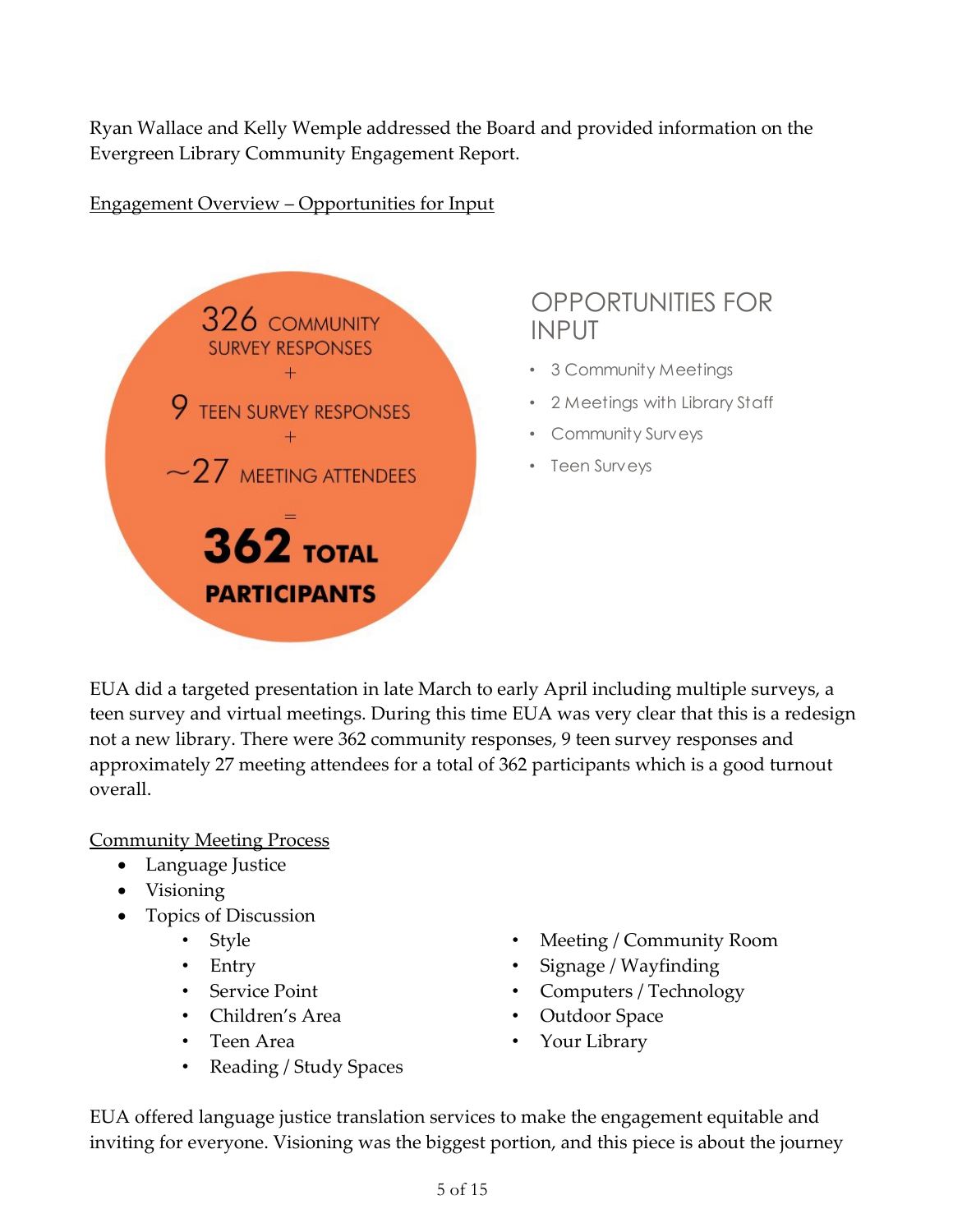and thinking outside the box. EUA takes those ideas into consideration during their process to see what works with the budget and schedule. The presentation walked people through the library space by space and sought input on each area. EUA also utilized Mentimeter, an online tool that engages with people using live polls, word clouds, multiple-choice questions, and polls the input. That information is gathered with different polls with other methods including multiple choice, word clouds, short answers/open ended questions, and ranks attributes, etc. to look at specific elements of library space.

#### Surveys

- Online v. Hard Copy
- General Community Survey
- Teen Survey
- Questions regarding:
	- o What do you do at the library?
	- o Rate existing services
	- o What would encourage you to visit a library?
	- o Values
	- o How should the library feel?

Surveys and Mentimeter are similar but different ways to get two sets of data (what do you do at the library, rate existing services, etc.). There were consistencies between the two sets of data. The data also identified hot spots, areas of concern that EUA would make sure to address with the design. For example, teens and their spaces and designing to improve attendance and usability for future library teens. Spanish translation service was also offered.

## Key Themes



# KEY THEMES

- Warm • Light
- Cozy • Natural
- **Welcoming** • Rustic
- **Comfortable**

Warm, cozy, welcoming, comfortable, light, natural, rustic; these words all popped up when asking what comes to your mind about the Evergreen Library. For the staff engagement, we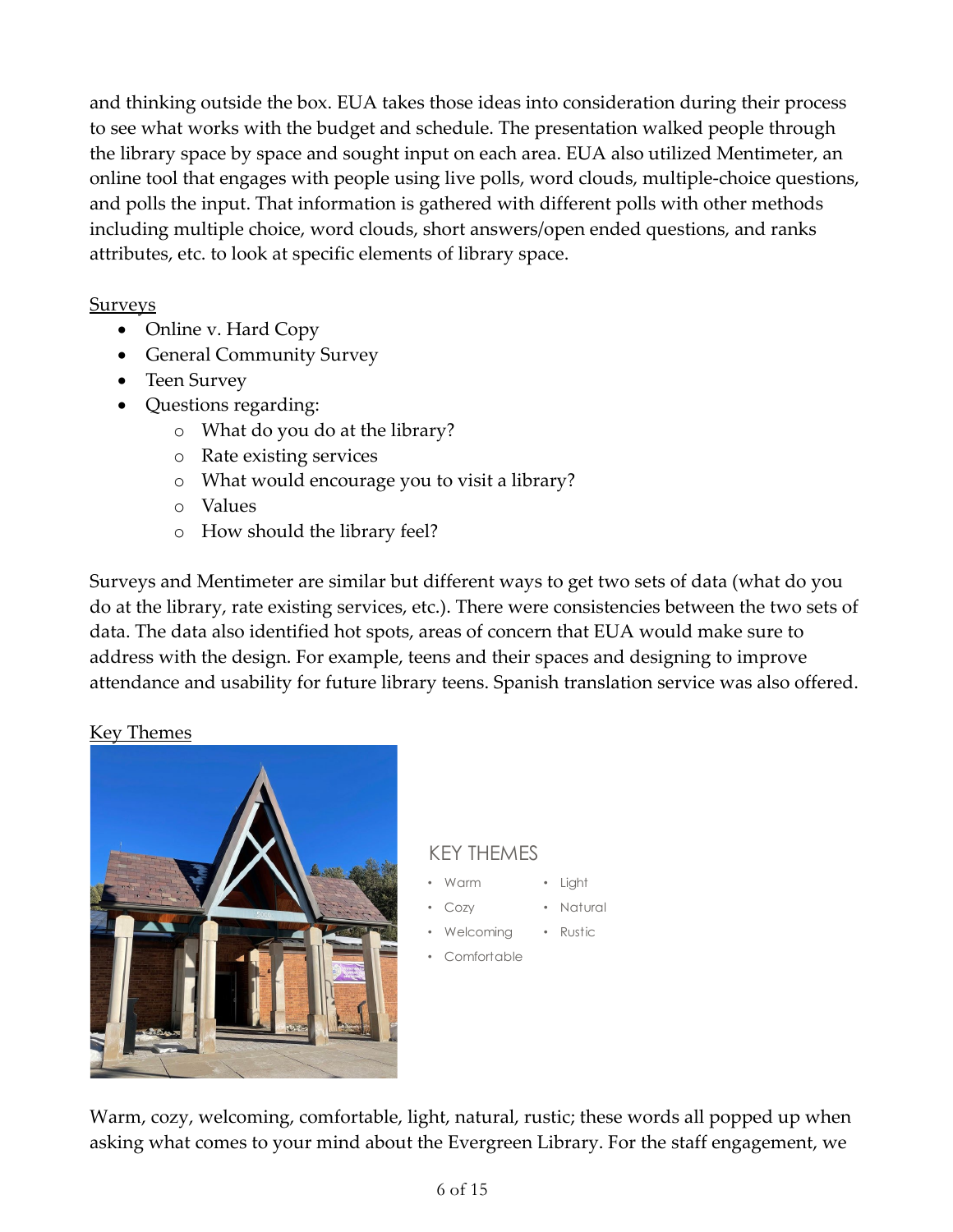asked them to focus on staff areas, break room, workroom, etc. EUA started people at the entry and how you enter the existing building. Along with the warm words, we also heard a fair amount around accessibility of the entry, that it was tight and could be improved upon.

## Style

Keep a natural, traditional feeling while modernizing. Where everyone seemed to fall on modern versus traditional, we heard traditional, but modernizing is important. There are ways to look at traditional space and make improvements and still keep the warm, cozy, rustic style.

In response to a question, the Board was advised that:

• The difference between a redesign and a remodel is that for a redesign you are looking at the entire space and the library service needs of the community. Sometimes a remodel is swap out a sink or replace the carpet. A redesign is a wall-to-wall look that might change spaces. A redesign also includes public feedback on programs and services and the corresponding use of space. How is the meeting room used and what types of programs people might like to see in the space. This input goes to redesign of the entire library. It's not only about what carpet you choose but a more holistic approach.

#### Use Natural Materials and Emphasize Views

When we went through the ideas for the feel of the library, it always came back to natural materials, good views to the outside, nature, the community around the library and to maintain those elements.

## Improve Level of Service

- Self-service model
	- o Self-Check Outs are used most
- Interaction with staff still important
	- o Service Desk & Kiosks

EUA heard consistently about the self-service model with self-checkout service points used the most. While things shifted because they had to with the pandemic, interaction with staff is still important with kiosks as the next most used service point after self-check outs. People value service desks, interaction with staff, self-checkout, and kiosks.

## Retain Reading Room and Fireplace

Retaining the reading room and fireplace is that "moment" in the library that people latch onto. A space that if we can maintain it, would get even more buy-in from everyone. A quiet reading room with a fireplace is something EUA heard repeatedly in surveys and in the staff and community engagement meetings. Obviously, some updates are needed but this was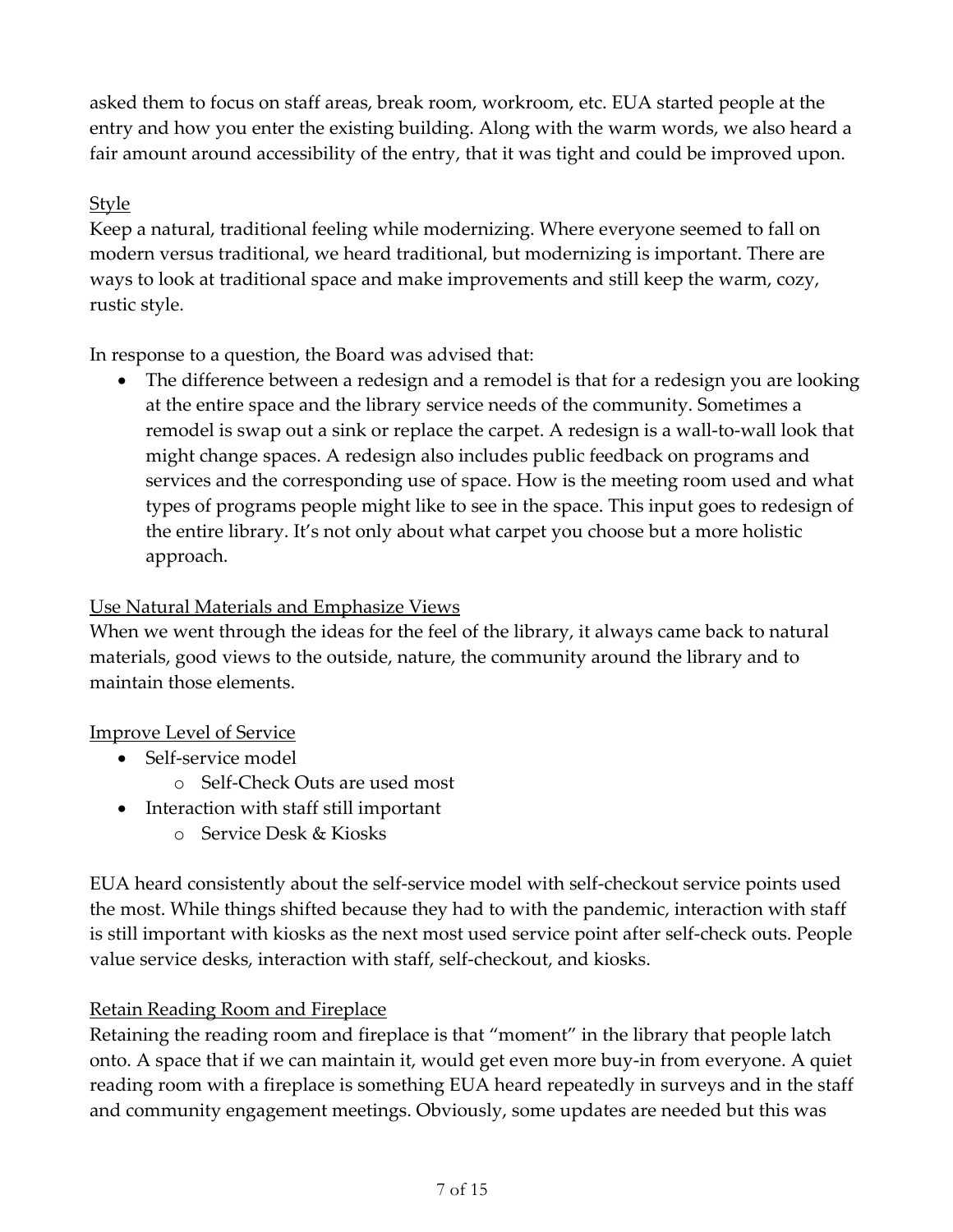approached without having designs in our heads as it was not the purpose of the community engagement. EUA just wanted to hear ideas through an interactive process.

#### Children's Area

- Enclosed
- Reading nooks
- Flexible space / fun movable seating
- Move Storytime into Children's
- Interactive / sensory play
- Art everywhere

Some of the things we heard about the children's room are keep enclosed and separate. People liked the idea of reading nooks that kids can climb in to encourage literacy and the enjoyment of reading. We also heard about more flexible space and movable, fun furniture that is soft and easy to climb onto. Moving story time out of the meeting room and into the children's area was also something we heard, and EUA can explore that during the design phase. Interactive and sensory play were mentioned and comments that said don't just provide play space. There were also comments about providing art everywhere throughout the library.

## Teen Area

- Mixed feedback on enclosed v. open
- Mixed feelings on providing gaming
- Art display
- Study booths

We received mixed feedback on the enclosed or open space. A lot of that will come down to the fact that the redesign is not expanding the footprint of the building. A common thread throughout the engagement was more space. Accommodating what we've heard within the existing footprint is a challenge and EUA is up to the task. Some comments were around providing gaming while other comments said no gaming. If gaming was an opportunity, could it be something contained to address issues around noise. Art displays and study booths in the teen area with a TV mounted on the wall where they could plug a laptop in and do group work. Teens come to the library to study.

Enclosed Small Group Study Rooms

- Less need for open collaboration space
- Variety of seating types
- Glass for transparency/security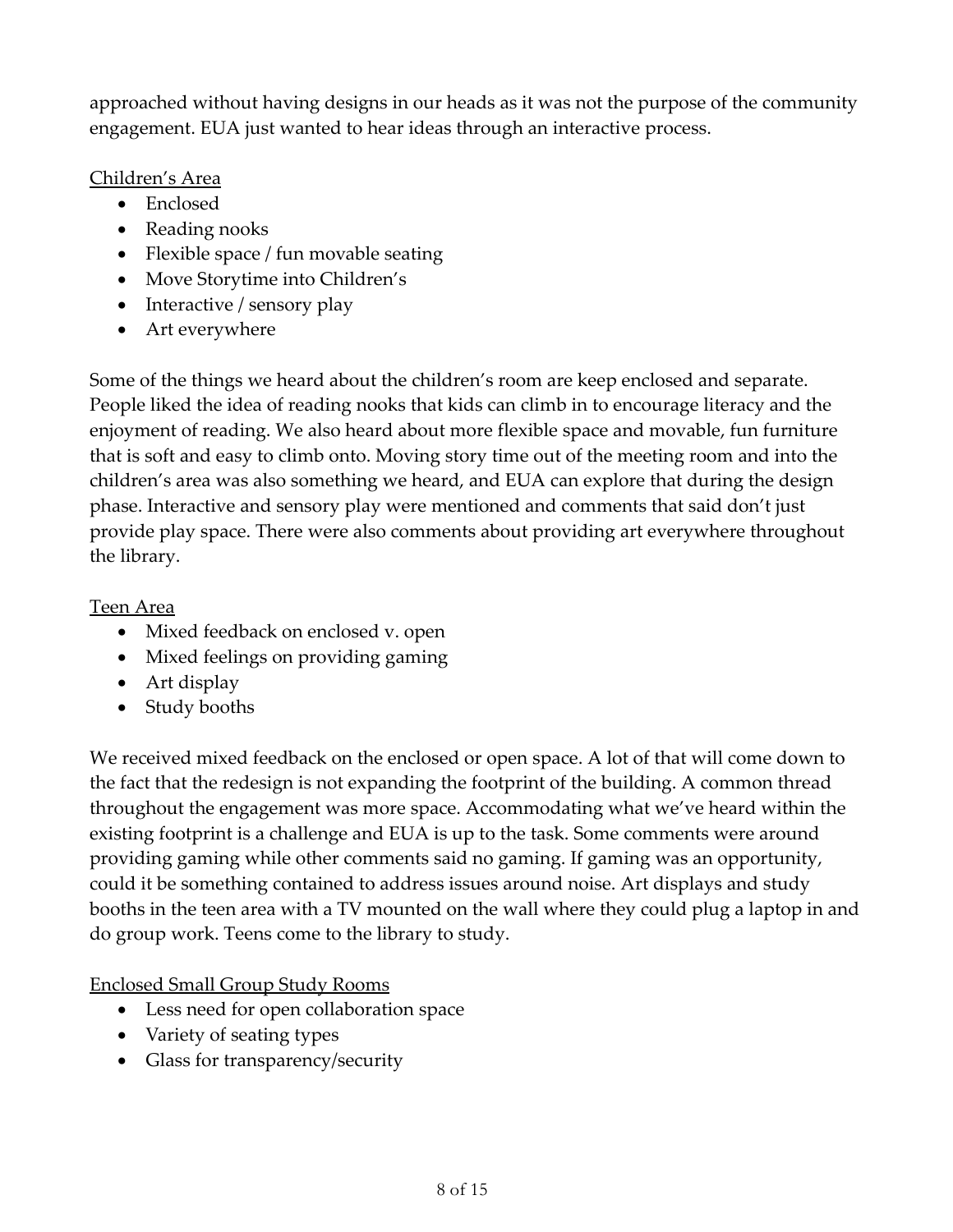We did ask for input and showed different types of study and collaboration spaces. Most people desired not open but closed small group study rooms, making sure there was glass for transparency and security, with casual comfortable seating.

# Lower Shelving

- Line of sight
- Accessibility of materials
- Brings in more light
- Improve signage
- Usable end panels

In the surveys, people reported feeling overwhelmed by rows of high shelving, had a hard time finding items and wanted better signage. Lower shelving helps with line of sight, accessibility in being able to reach items and brings in more light. Respondents liked the ideas of improved signage and useable end panels.

In response to questions, the Board was advised that:

- In the community survey we included a whole list of different spaces in the library that could be rated in importance. The teen area did not rank as high in importance in the community survey and the teen survey only received 9 responses. High schoolers don't like to spend their time filling out surveys and had it not been a pandemic, we might have offered pizza slices in return for filling out the survey.
- For the most part a lot of the services were listed as important. Evergreen is a wellused and loved library and that was reflected in the comments. It was interesting that the teen area had ratings of less importance than other areas.
- Jessica Paulsen, Evergreen Library Manager, noted that there is significant use of the teen space, particularly after school. With Covid, there was a decrease, and a teen survey may have received more of a response two years ago.

## Meeting Room/Maker Space

- Flexible space
- Need for more room
- More windows / daylight
- Double as Maker Space
	- o Recording / Music
	- o 3D printer
	- o Crafts
	- o Sewing
- Questions about whether a maker space could be in the basement

In smaller libraries you like to have every space used to the fullest and spaces need to be flexible. We heard the same thing from the community. Flexible spaces, more room, more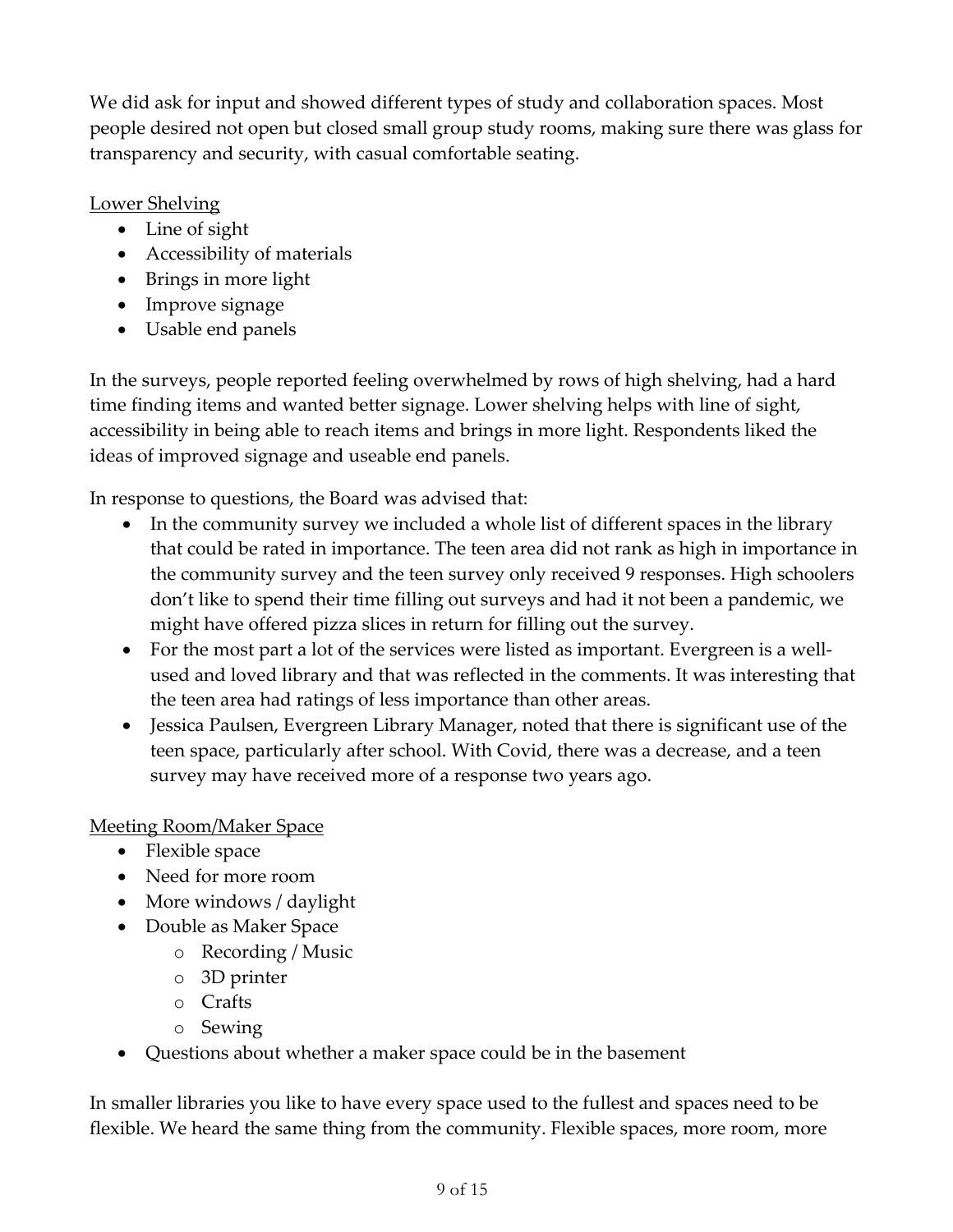windows (currently there are only two small windows in the meeting room) daylight and doubling as a maker space would be of benefit. Some of the survey responses said we don't need a maker space and comments from the community were unanimous that the space needs to be flexible. The types of programs included recording music, 3D printer, crafts and sewing. There were a couple of questions about putting a maker space in the basement. If EUA were to investigate using the basement there would be costs involved with egress and multiple exits. Right now, the basement is a storage and mechanical/electrical space.

#### Outdoor Space

- Maintain views to the outdoors
- Separate Children's / Family Space
	- o Outdoor learning & activities
- Good Wi-Fi coverage

People favored outdoor space, and not just outdoor space but maintaining views from the inside to enjoy all year. There was a desire to have separate children's or family outdoor space and good Wi-Fi coverage so people can work from an outdoor patio.

In response to questions, the Board was advised that:

- There is a lot of grade change outside the reading room and retaining walls. There are still a lot of trees. EUA hasn't entered into the design phase yet, but there could be some space back near the reading room where there is a door and pathway. There is also an area in the front outside of the children's area. Outside spaces wouldn't be large spaces by any means but there may be a couple of opportunities.
- EUA did make the surveys and meetings open to everyone and offered translation services but did not receive any requests. Unfortunately, we did not have a lot of involvement with the Latino community. There were multiple comments from people in the community meetings to make sure signage is in multiple languages. In the surveys we did ask for the age of respondents but not ethnicity. That would be a good question to add for our next survey.

#### Staff Needs

- Smaller service desk
	- o Face the entry
	- o Concealed storage
- Kiosks on the floor
	- o Sit / stand desks

EUA held two meetings, one was in-person, with library staff that were well attended. Comments included a smaller service desk. The current one is very large and has been modified over the years, but it is not meeting the needs. Additionally, staff face in the opposite direction from where patrons are entering the library which is not welcoming or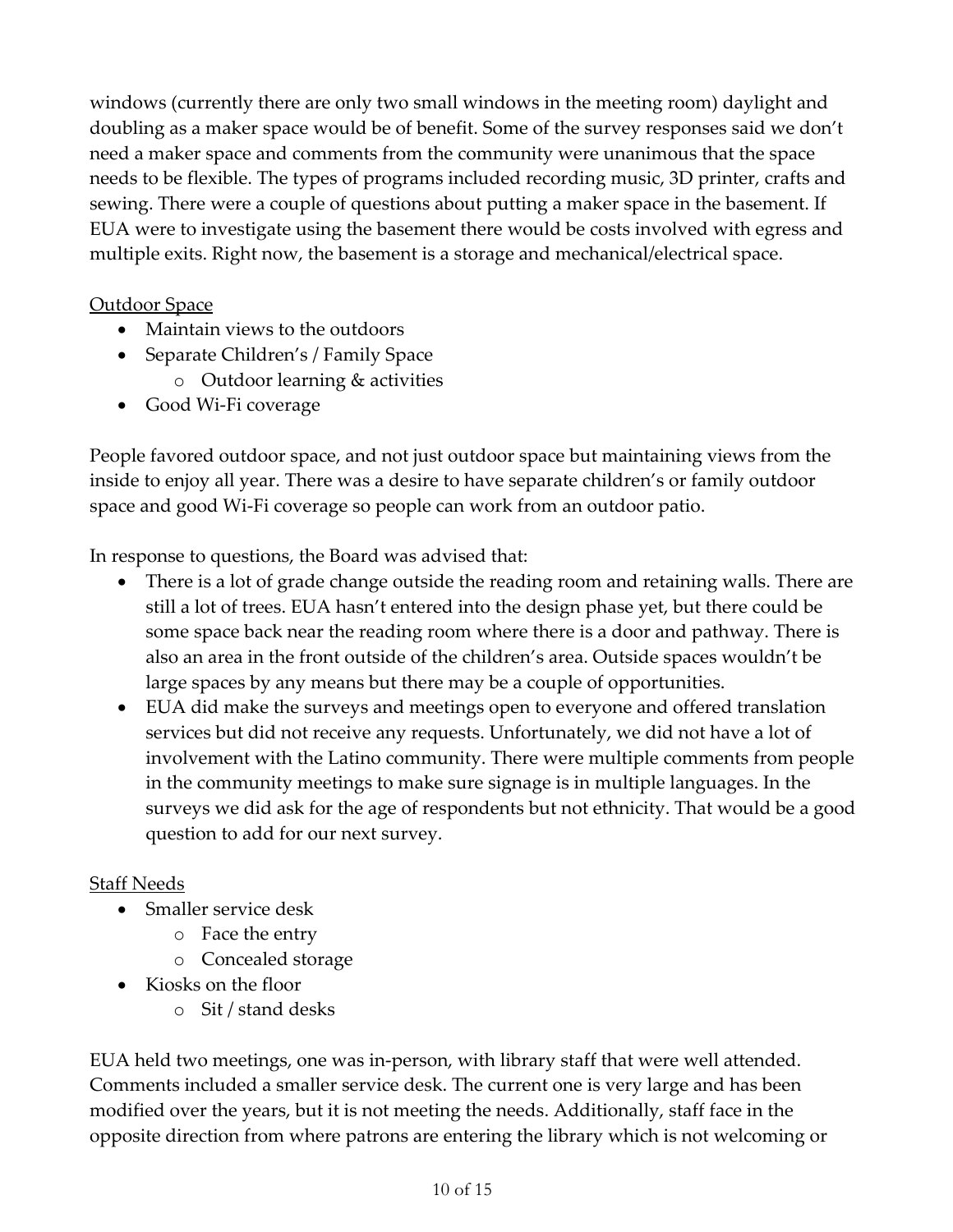secure. Concealed storage is needed and there are a lot of things stored visibly and against the wall which contributes to clutter. This is no fault of the staff; they need more space and a better storage system. Staff also noted having kiosks on the floor distributed throughout the space where staff on the floor can help patrons as needed. Sit-stand desks are ideal.

The current workroom needs more space and some noise control. The workroom is located with the sorter and the noise from that sorter also bleeds out to the library space. A couple of offices with some privacy, as well as open flexible workstations and space would help as well. Improving HVAC systems, lighting and acoustics were desirable.

In the break room, a flexible space with more comfortable furniture. A space for respite not doubling as a staff meeting room. Natural light, more space, and a wellness room where nursing mothers could have privacy and staff can have private calls that are not being overheard by coworkers.

#### Existing Services

- Results show JCPL is meeting the Community's expectations for services
- Area's requiring the most improvement:
	- o Comfortable Furniture
	- o Meeting Room
	- o Teen Area

Most of the spaces and services are meeting patron's needs and most results indicated that the library is meeting expectations. Areas needing the most improvement include comfortable furniture, improvement to the meeting room and teen area.

#### What's Important to the Community

- Results show most services are important to the Community
- Most important services:
	- o Materials
	- o Staff Helpfulness
	- o Welcoming Environment
- Teen Area results show it needs improvement, but is less important to the Community

When we asked what is important to the community, most people indicated that they find everything about the library very important. Materials, staff helpfulness and a welcoming environment were often mentioned.

#### What Patrons Do at the Library

- Borrow items
- Get help from staff
- Borrow digital items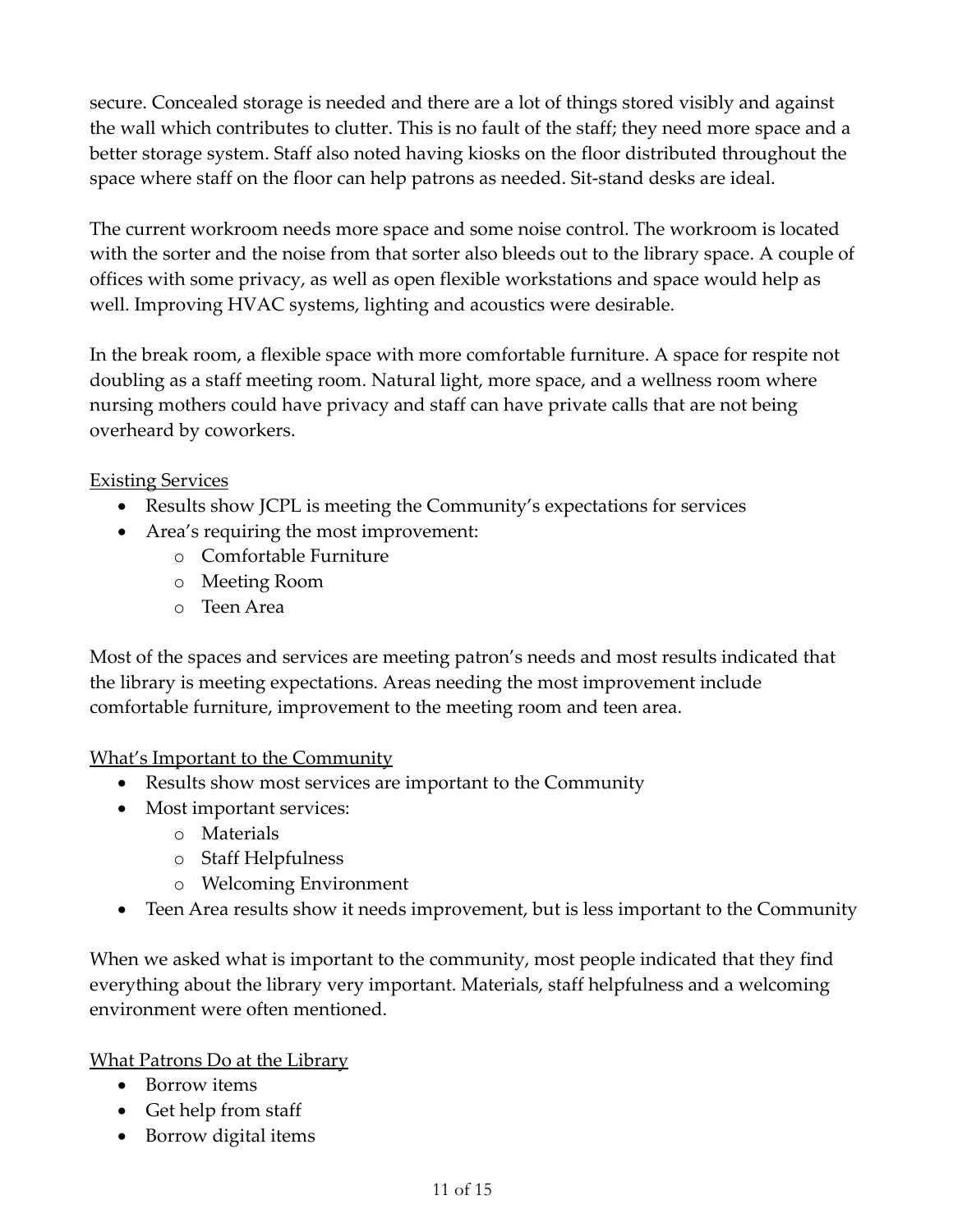- Sit & read in reading room
- Sit & read in adult stacks
- Attend a program in meeting room
- Use a study room
- Meet people/friends

The most frequent response was borrowing items, digital or books, getting help from staff, attending programs, using the study room, and meeting people/friends. When reading through the written comments, many responses were about books. Some people even said that the library is best use of their tax money. There was a lot of overlap between the community surveys and community meetings feedback. The values expressed were consistent; comfortable, quiet, cozy, warm, welcoming, and light. Those were all in the word clouds.

In response to questions, the Board was advised that:

- The design and construction timeline has not been determined yet. How the process works is first there is the community engagement, and the Board was the last group to engage. The next step is Julianne Rist, Director of Public Services, and her team works on creating the program of service. Then the design process starts. The program of service takes about a month and that sets the start of the design process. The project has design scheduled this year and construction scheduled to begin next year.
- The surveys went live the first Monday in March and ended the first Sunday in April, approximately one month.

EUA expressed appreciation to the Board and noted that they felt very fortunate to engage with a community like Evergreen. Something about library buildings bring out the best in everyone and you can see that people truly care about and love their library.

The Vice-Chair and Executive Director expressed appreciation to Ryan and Kelly and noted that they were looking forward to the next phase of the project.

# **Public Services – Service Highlights**

Signature Author Event Presentation

The Executive Director introduced Cindy Jaye, Public Services Programming Manager, to present information on JCPL's signature author event.

Cindy Jaye addressed the Board and noted that this year's signature author event, World Reborn, will be held on Friday, April 29. This year JCPL is featuring Jeff VanderMeer. Jeff writes speculative fiction; fiction that speculates what would happen if. Often his themes center around the environment and eco-fiction, speculating what can happen as a result of not taking care of our planet. We felt this was the perfect program to offer in April with tomorrow being Earth Day. Jeff frequently speaks about issues related to climate change and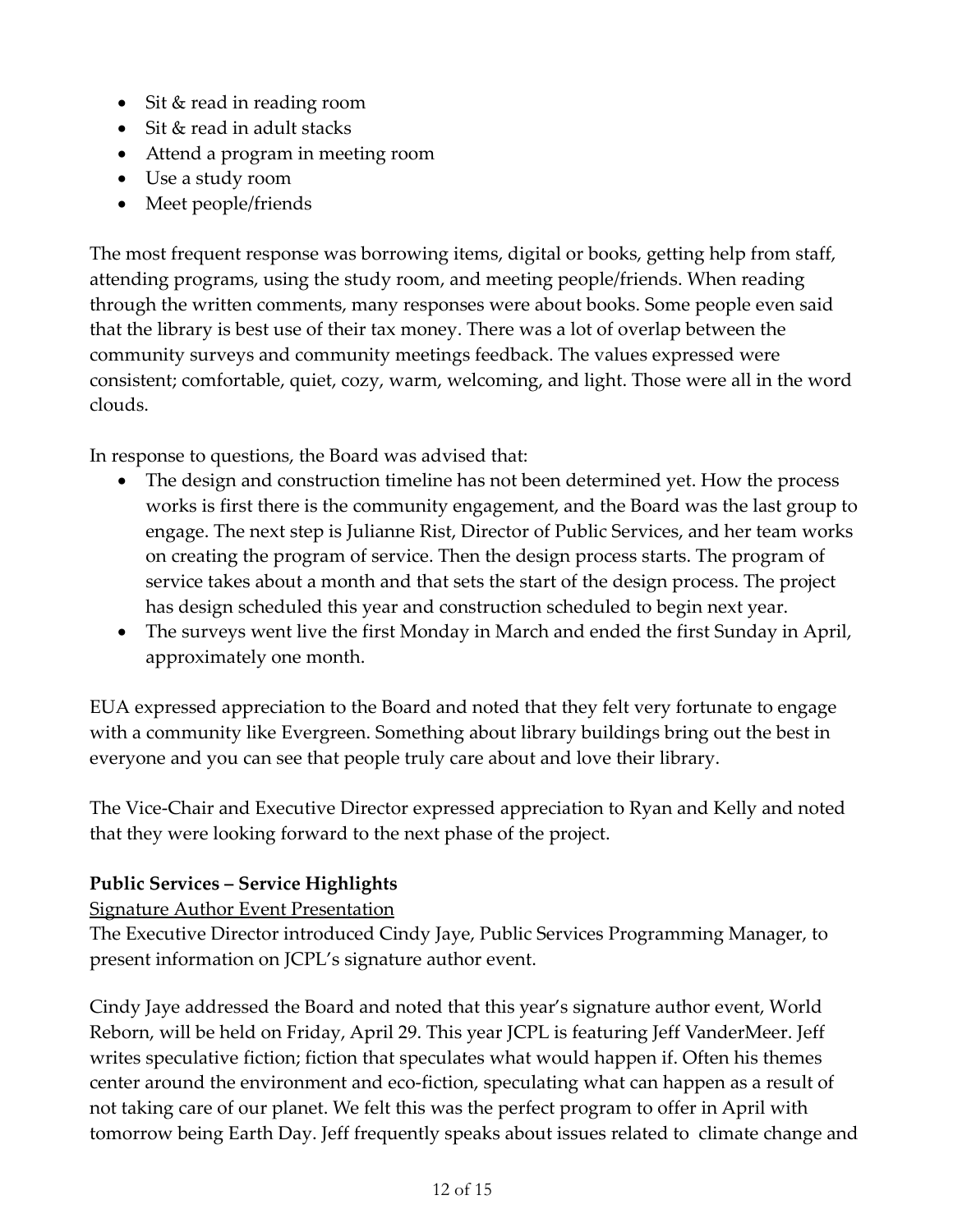storytelling at locations including at DePaul, MIT, and the Guggenheim. His novels explore themes related to the environment, animals, and our future.

Joining Jeff as the guest host is Ean Tafoya, a local activist. When inviting someone to host, we look for someone who will elevate the conversation and bring a discussion to the community. Ean is the newly elected Co-chair of the Colorado Environmental Justice Action Taskforce, a Colorado State Director for GreenLatinos, and a National River Network Hero. On top of that he also has his early childhood Education Certificate.

Sometimes called the "weird Thoreau," Jeff VanderMeer has won the World Fantasy Award three times. His book *Annihilation* was turned into a major motion picture starring Natalie Portman. He spends much of his non-writing time re-wilding his land and mentoring other writers. Jeff is also author of a beautifully illustrated guide to writing imaginative fiction and we believe our patrons, including our teen patrons, will love having this opportunity to hear Jeff speak about his writing process and learn new tricks to improve their own writing.

There is a complete promotional campaign, thanks to the Communication and Engagement team, that includes a very robust social media campaign and beautiful graphics. We also have available Take and Makes, a writer's inspirational journal featuring some of the beautiful images in Jeff's Wonderbook and seed packets with program information to use as a flyer. The seed packets contain native Colorado pollinator flower seeds.

Cindy encouraged the Trustees to register for the event and share the event information.

The Vice-Chair expressed appreciation to Cindy and her team for arranging this wonderful event.

## **ITEMS REMOVED FROM THE CONSENT AGENDA**

No items were removed from the consent agenda.

**EMERGING ISSUES** There were no emerging issues.

**ENDS** There were no items.

**BOARD GOVERNANCE** There were no items.

## **BOARD SCHEDULE – NEXT MEETINGS**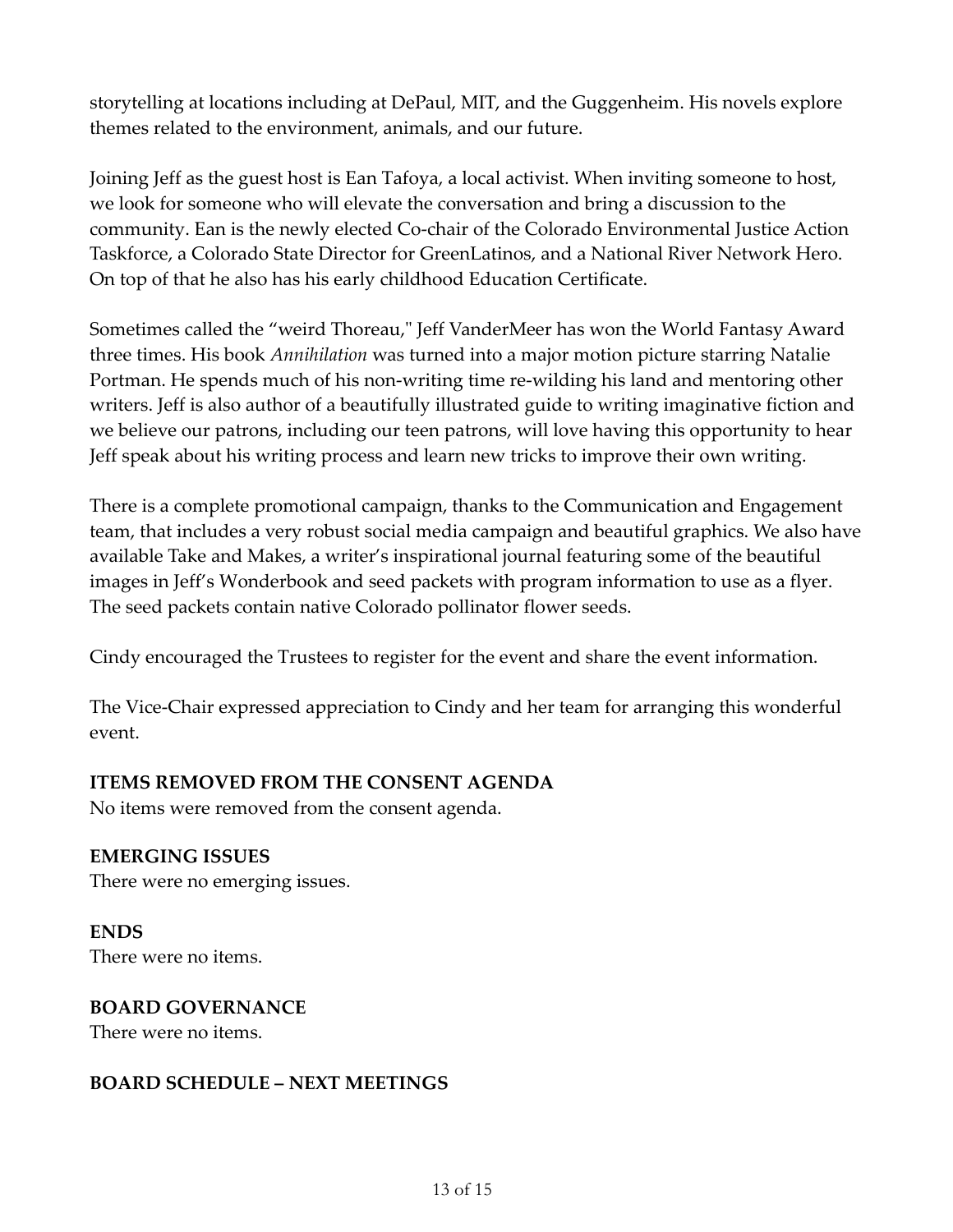Location of meetings of the Library Board of Trustees are being determined in cooperation with guidelines from Jefferson County. Information on meeting location will be posted at least one week prior to the scheduled meeting date.

2022 Board Meeting Schedule

- May 12, 2022 Study Session 5:30 pm (Virtual)
- May 19, 2022 Board Meeting 5:30 pm (Hybrid) Virtual via ZOOM. In-Person Location: Lakewood Library Meeting Room
- June 9, 2022 Study Session 5:30 pm (Hybrid)
- June 16, 2022 Board Meeting 5:30 pm (Hybrid)

# **ANNOUNCEMENTS/GENERAL INFORMATION SHARING**

Trustee Naumer noted that he would have liked to have received the public comments received after the close of public comment at the March Board meeting before the last Study Session. The Vice-Chair noted the comment and advised the Board that she will discuss it with the Chair and Executive Director.

The Vice-Chair noted that a response from the Executive Director, on behalf of the Board was sent to Mr. Chapman in response to his correspondence. The Board received that response via email.

# **EXECUTIVE SESSION:**

The Vice-Chair called for a motion to adjourn the regular meeting and reconvene in Executive Session.

**MOTION**: Charles Naumer moved to adjourn the regular meeting of the Library Board of Trustees and reconvene in Executive Session regarding the South County Library Expansion Project pursuant to:

- 24-6-402(4)(a) Concerning the purchase, acquisition, lease, transfer, or sale of Property.
- 24-6-402(4)(e)(I) for discussion of strategy and instructions to negotiators. Seconded by Cassie Tanner the motion passed by unanimous vote of all Trustees present.

The Vice-Chair announced a short break to allow the Board time to leave the existing ZOOM meeting and then join the Executive Session at 7:00pm.

The Vice-Chair called the Executive Session to order at 7:01 pm with the following Trustees present, Jill Fellman, Jeanne Lomba, Charles Naumer, Cassie Tanner, and German Zarate-Bohorquez. Also present were Donna Walker, Executive Director; Julianne Rist, Director of Public Services; Steve Chestnut, Director of Facilities and Construction Projects; Kim McGrigg, Director of Communications and Engagement; and Amber Fisher, Executive